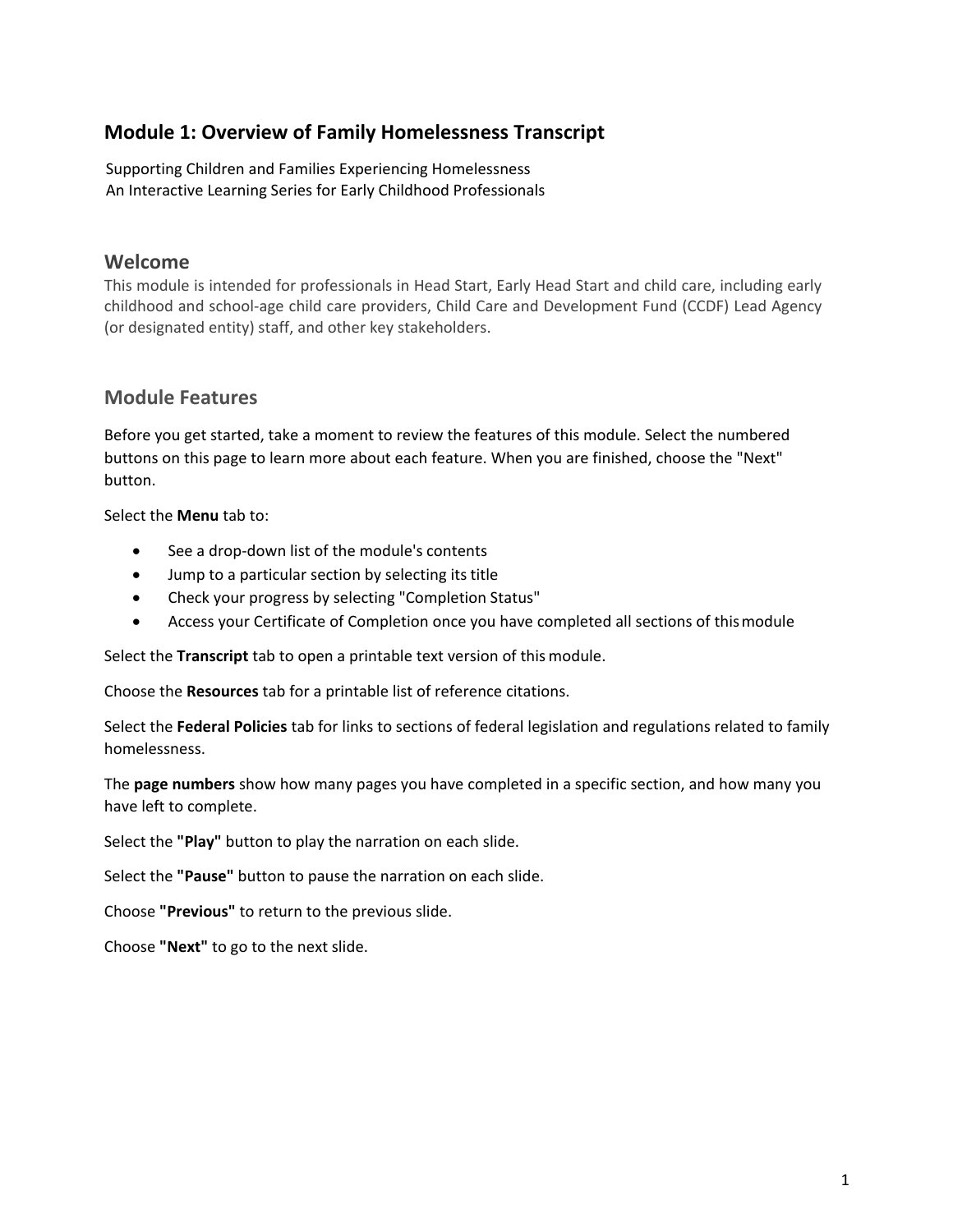### **Module Instructions**

- Each module takes approximately 30 minutes to complete. You can spend as much or as little time as you like on a module, depending on your level of experience.
- If you are using your own computer, you can stop a module and come back to it later; the program will remember where you left off. However, if you are using a computer that others will also use to access the learning series, plan to finish the module in one sitting.
- Select the Transcript tab to download or print the text version of the module.
- Select the Federal Policies tab for direct links to the federal legislation and regulations referenced in this module. You can bookmark these links for future reference.
- Select the Resources tab to view the full list of reference citations. A number at the end of a sentence indicates a reference citation.
- When you select a link within the module or through one of the tabs, the page will open in a new tab. To return to the module, select the module tab.
- When you finish all sections of this module, you can download a Certificate of Completion.

#### **Overview of Family Homelessness**

Homelessness is a circumstance that families may experience when they are faced with such challenges as extreme poverty and lack of affordable housing. It can also occur when a family's current living situation becomes unsafe or unstable.

Homelessness is also a state of vulnerability for children and families. It exposes families to physical, mental, and developmental risks. Families experiencing homelessness often keep their situation and circumstances hidden from friends, professionals, and others because they feel ashamed or embarrassed.

For this reason, it is important for professionals to understand the definition of "homeless children and youth." It is included in Section 725(2) of the McKinney-Vento Homeless Assistance Act [42 U.S.C. § 11435a(2)], and is hereinafter referred to as the "McKinney-Vento Act's definition." Staff also must determine in a sensitive manner whether a family's situation meets that definition.

Early childhood and school-age child care professionals can provide needed support to children and families. They help reduce the impact of homelessness by building close, positive, and trusting relationships with families.

See Appendix A for more information on Federal Policies or Appendix B to view the McKinney-Vento definition of homeless.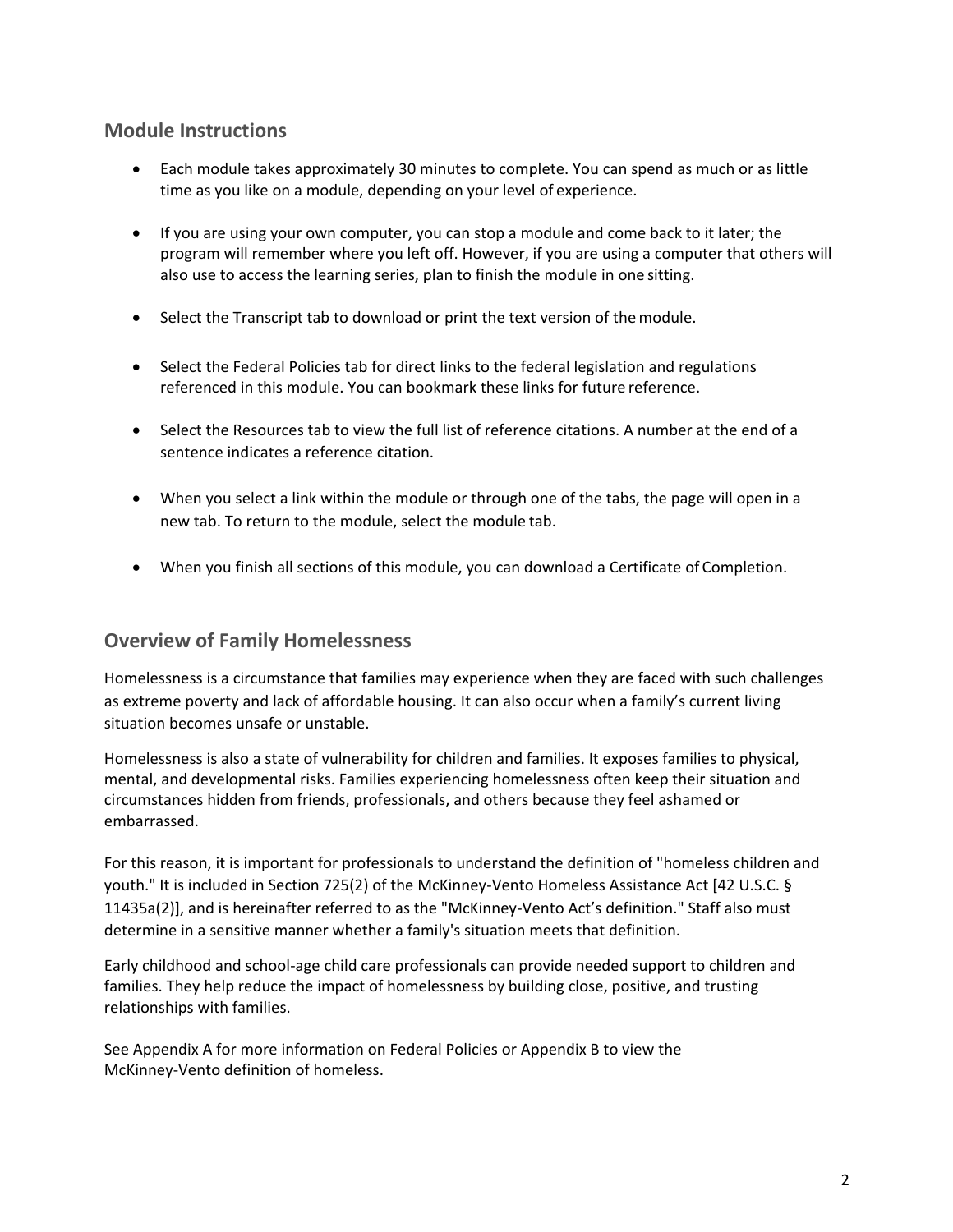#### **What We Know**

Here is what we know about young children and families who experience homelessness:

- $\bullet$  The number of young children experiencing homelessness has reached a historic high.<sup>1</sup> According to recent federal data, more than a million children under the age of 6 were identified as experiencing homelessness.<sup>2</sup>
- Children who are experiencing homelessness have more developmental, health, emotional, behavioral, and learning challenges than their peers.<sup>3</sup>
- Homelessness can create barriers to participating in early childhood and school-age child care programs. Such programs can help lessen the negative effects of homelessness on children and assist families to succeed.<sup>4</sup> Moving frequently is an example of a barrier

#### **Quality Programs Make a Difference**

Quality early childhood and school-age child care programs offer children and their families services and opportunities to grow and thrive. These services are especially important for children and families experiencing homelessness.

Head Start, Early Head Start, early childhood, and school-age child care programs that receive funding through Child Care and Development Fund (CCDF) subsidies are guided by federal regulations to identify and prioritize children and families experiencing homelessness.

The goal of these federal regulations is to ensure that more children are enrolled in quality programs. This ensures that children and their families receive the services that support their success.

See Appendix A for more information on Federal Policies or Appendix B to view the McKinney-Vento definition of homeless.

#### **Language Matters**

"Homeless" describes a situation; it does not define the people in that situation. We show families respect by speaking of "children and families experiencing homelessness" rather than "homeless children and families." People-first language acknowledges the individual before the situation they may be experiencing.

However, you will note that the phrase "homeless children and youth" is used in the McKinney-Vento Act's definition of homeless.

See Appendix A for more information on Federal Policies or Appendix B to view the McKinney-Vento definition of homeless.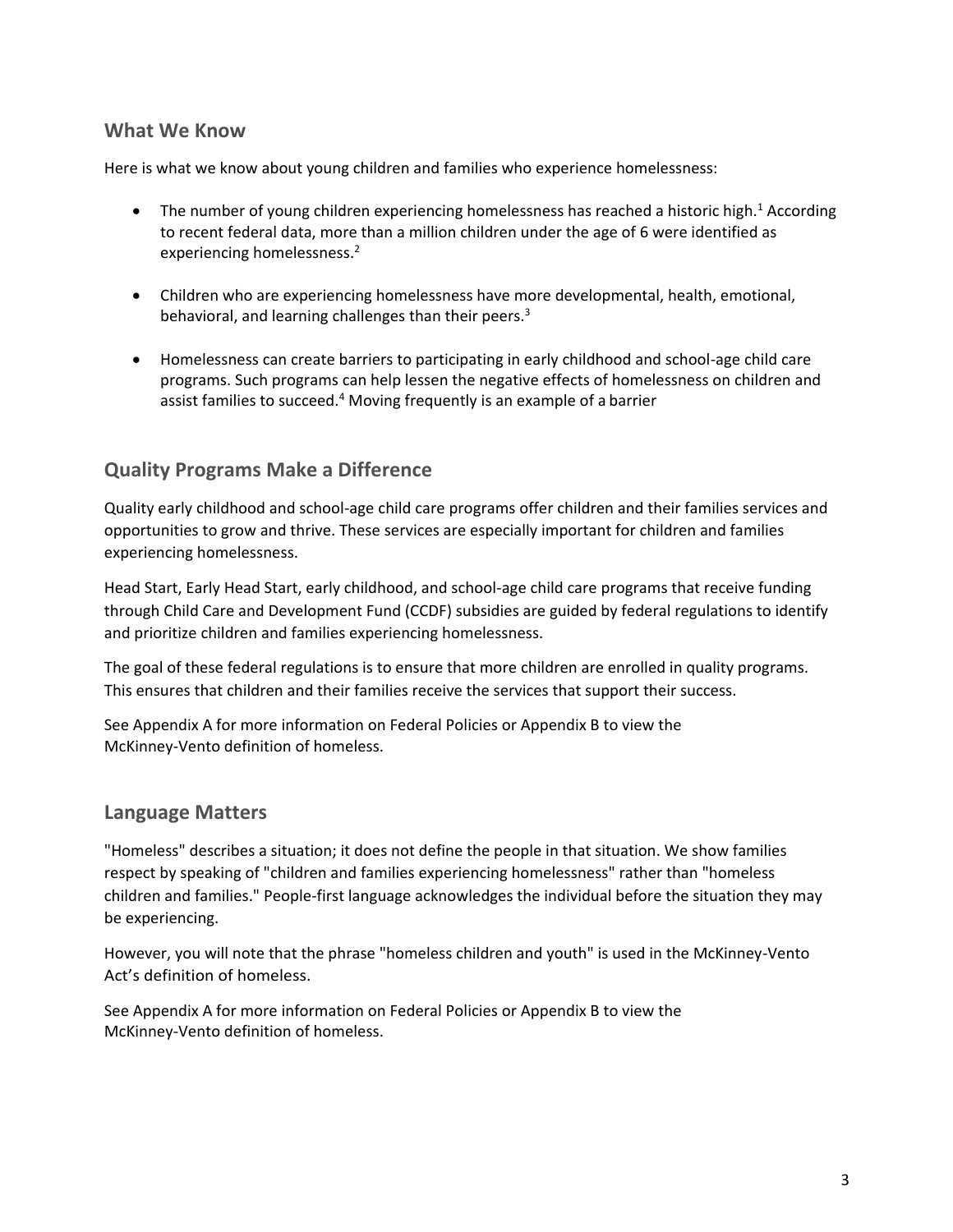## **Family Homelessness Knowledge Check**

Find out what you already know with the Family Homelessness Knowledge Check. Choose the version that most closely aligns with your interests.

- Head Start and Early Head Start
- Child Care and Development Fund

#### **Family Homelessness Knowledge Check: Head Start and Early Head Start**

There are seven questions in this Knowledge Check for Head Start and Early Head Start. Answer true or false.

- Use the numbered buttons to go through the questions in any order.
- A checkmark will appear under each number once you have answered the question.
- Once you have completed all seven questions, select the "Next" button to continue.

| Question 1: Most families with children who are experiencing homelessness live in shelters.                                                                                                                                                                                                                                                   |                                                                                                                                                                                                                                                                                                                                               |
|-----------------------------------------------------------------------------------------------------------------------------------------------------------------------------------------------------------------------------------------------------------------------------------------------------------------------------------------------|-----------------------------------------------------------------------------------------------------------------------------------------------------------------------------------------------------------------------------------------------------------------------------------------------------------------------------------------------|
| <b>Correct! The answer is false.</b>                                                                                                                                                                                                                                                                                                          | That is not correct; the answer is false.                                                                                                                                                                                                                                                                                                     |
| Most families with children who are experiencing<br>homelessness do not live in shelters. In fact, the<br>majority of children who are identified by early<br>childhood and school-age child care programs as<br>experiencing homelessness temporarily stay in<br>motels or with others because they have<br>nowhere else to go. <sup>5</sup> | Most families with children who are experiencing<br>homelessness do not live in shelters. In fact, the<br>majority of children who are identified by early<br>childhood and school-age child care programs as<br>experiencing homelessness temporarily stay in<br>motels or with others because they have<br>nowhere else to go. <sup>5</sup> |
| See Appendix C for reference citations.                                                                                                                                                                                                                                                                                                       |                                                                                                                                                                                                                                                                                                                                               |

| Question 2: There is a time limit on how long a child may be considered homeless and eligible for<br>services.                                                 |                                                                                                                                                                |
|----------------------------------------------------------------------------------------------------------------------------------------------------------------|----------------------------------------------------------------------------------------------------------------------------------------------------------------|
| <b>Correct! The answer is false.</b>                                                                                                                           | That is not correct; the answer is false.                                                                                                                      |
| As long as the family's circumstances meets the<br>McKinney-Vento Act's definition of "homeless<br>children and youth," the child is eligible for<br>services. | As long as the family's circumstances meets the<br>McKinney-Vento Act's definition of "homeless<br>children and youth," the child is eligible for<br>services. |
| See Appendix A for more information on Federal Policies or Appendix B to view the<br>McKinney-Vento definition of homeless.                                    |                                                                                                                                                                |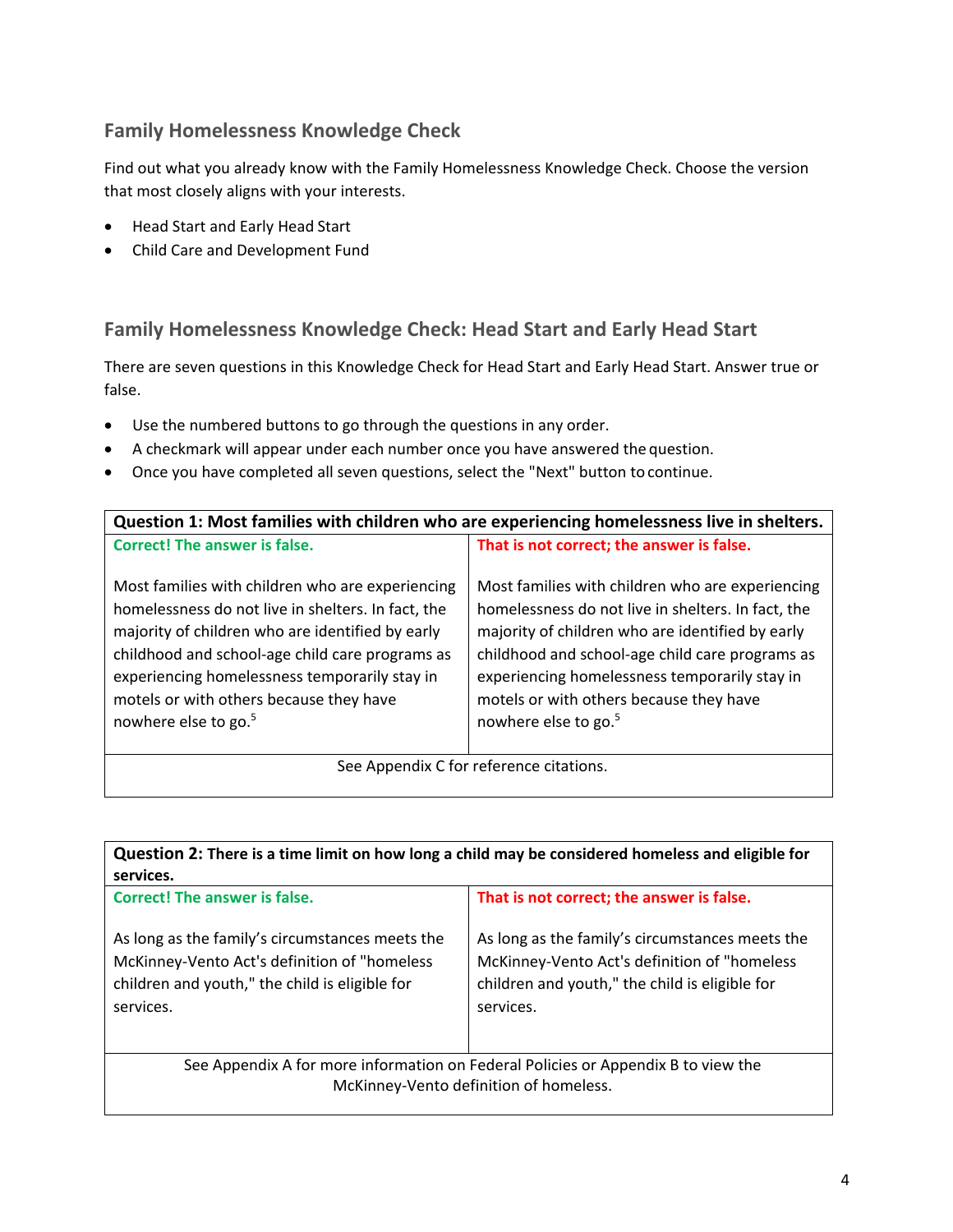| Question 3: A family with two very young children who are staying with other people because they<br>have lost their housing would not be considered homeless.                                                                                                                 |                                                                                                                                                                                                                                                                               |  |
|-------------------------------------------------------------------------------------------------------------------------------------------------------------------------------------------------------------------------------------------------------------------------------|-------------------------------------------------------------------------------------------------------------------------------------------------------------------------------------------------------------------------------------------------------------------------------|--|
| <b>Correct! The answer is false.</b>                                                                                                                                                                                                                                          | That is not correct; the answer is false.                                                                                                                                                                                                                                     |  |
| Families who stay temporarily with others due to<br>loss of housing, economic hardship, or a similar<br>reason are considered homeless under the<br>McKinney-Vento Act's definition of "homeless"<br>children and youth" used by Head Start and Early<br>Head Start programs. | Families who stay temporarily with others due to<br>loss of housing, economic hardship, or a similar<br>reason are considered homeless under the<br>McKinney-Vento Act's definition of "homeless"<br>children and youth" used by Head Start and Early<br>Head Start programs. |  |
| See Appendix A for more information on Federal Policies or Appendix B to view the                                                                                                                                                                                             |                                                                                                                                                                                                                                                                               |  |
| McKinney-Vento definition of homeless.                                                                                                                                                                                                                                        |                                                                                                                                                                                                                                                                               |  |

| Question 4: It helps children's learning and development when they move frequently and<br>experience many different programs.                                                   |                                                                                                                                                                                 |
|---------------------------------------------------------------------------------------------------------------------------------------------------------------------------------|---------------------------------------------------------------------------------------------------------------------------------------------------------------------------------|
| <b>Correct! The answer is false.</b>                                                                                                                                            | That is not correct; the answer is false.                                                                                                                                       |
| Moving frequently between programs may<br>disrupt the continuity of relationships and<br>learning experiences that young children need for<br>optimal development. <sup>6</sup> | Moving frequently between programs may<br>disrupt the continuity of relationships and<br>learning experiences that young children need for<br>optimal development. <sup>6</sup> |
| See Appendix C for reference citations.                                                                                                                                         |                                                                                                                                                                                 |
|                                                                                                                                                                                 |                                                                                                                                                                                 |

| Question 5: Families who are experiencing homelessness do not need to provide proof of income<br>for their children to be determined eligible for Head Start and Early Head Start services.                          |                                                                                                                                                                                                                      |
|----------------------------------------------------------------------------------------------------------------------------------------------------------------------------------------------------------------------|----------------------------------------------------------------------------------------------------------------------------------------------------------------------------------------------------------------------|
| Correct! The answer is true.                                                                                                                                                                                         | That is not correct; the answer is true.                                                                                                                                                                             |
| Children are eligible for Head Start and Early<br>Head Start services when they meet the<br>McKinney-Vento Act's definition of "homeless<br>children and youth." Families do not need to<br>provide proof of income. | Children are eligible for Head Start and Early<br>Head Start services when they meet the<br>McKinney-Vento Act's definition of "homeless<br>children and youth." Families do not need to<br>provide proof of income. |
| See Appendix A for more information on Federal Policies or Appendix B to view the                                                                                                                                    |                                                                                                                                                                                                                      |
| McKinney-Vento definition of homeless.                                                                                                                                                                               |                                                                                                                                                                                                                      |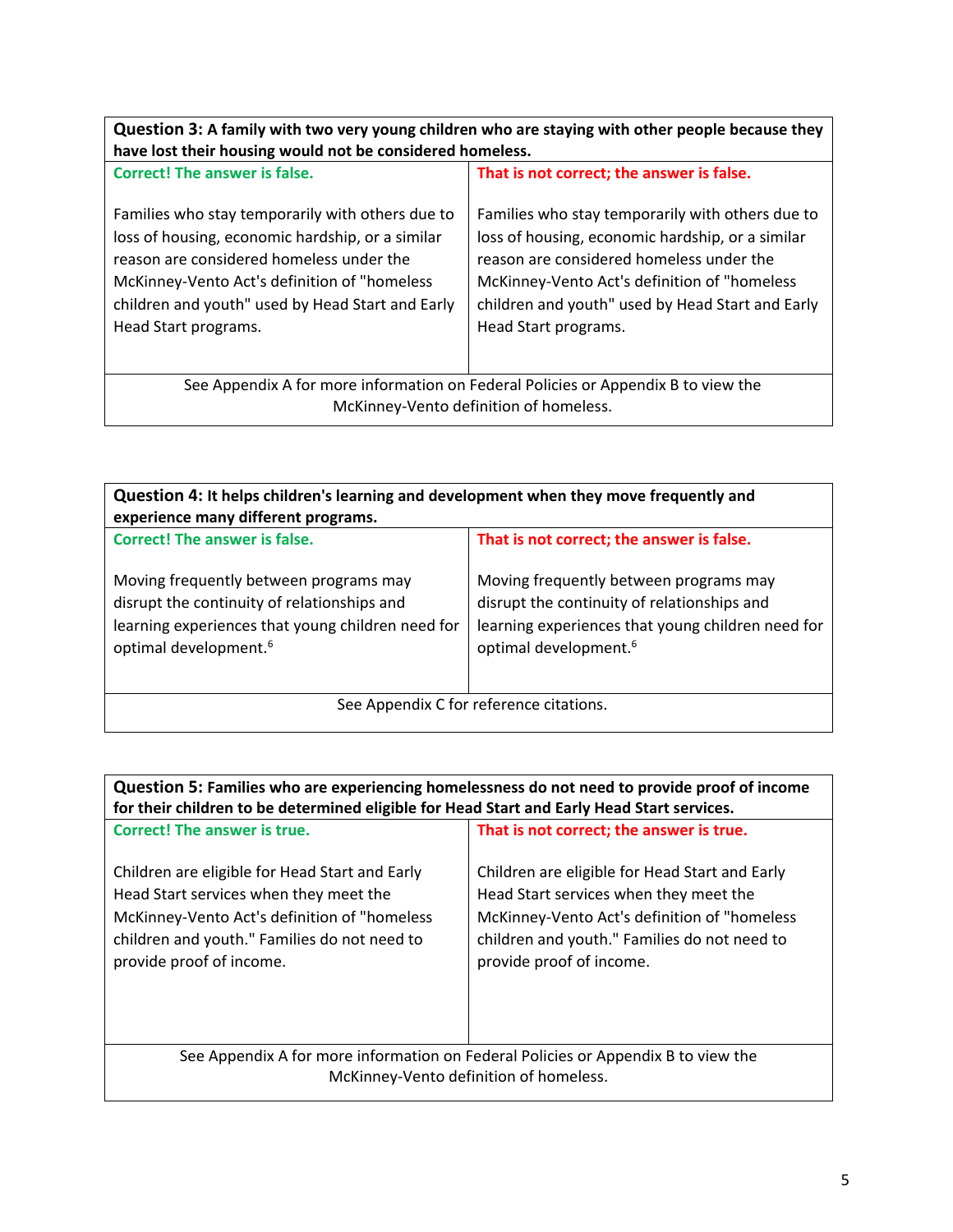| Question 6: A child experiencing homelessness must be prioritized for Head Start and Early Head<br><b>Start services.</b>                                 |                                                                                                                                                           |
|-----------------------------------------------------------------------------------------------------------------------------------------------------------|-----------------------------------------------------------------------------------------------------------------------------------------------------------|
| <b>Correct! The answer is true.</b>                                                                                                                       | That is not correct; the answer is true.                                                                                                                  |
| The Head Start Program Performance Standards<br>require programs to identify children<br>experiencing homelessness and prioritize them<br>for enrollment. | The Head Start Program Performance Standards<br>require programs to identify children<br>experiencing homelessness and prioritize them<br>for enrollment. |
| See Appendix A for more information on Federal Policies or Appendix B to view the                                                                         |                                                                                                                                                           |
| McKinney-Vento definition of homeless.                                                                                                                    |                                                                                                                                                           |

| Question 7: Head Start and Early Head Start programs must conduct outreach activities to identify<br>young children experiencing homelessness. |                                                                                                                           |
|------------------------------------------------------------------------------------------------------------------------------------------------|---------------------------------------------------------------------------------------------------------------------------|
| <b>Correct! The answer is true.</b>                                                                                                            | That is not correct; the answer is true.                                                                                  |
| Head Start and Early Head Start programs must<br>make specific efforts to seek out children<br>experiencing homelessness.                      | Head Start and Early Head Start programs must<br>make specific efforts to seek out children<br>experiencing homelessness. |
| See Appendix A for more information on Federal Policies or Appendix B to view the                                                              |                                                                                                                           |
| McKinney-Vento definition of homeless.                                                                                                         |                                                                                                                           |
|                                                                                                                                                |                                                                                                                           |

## **Family Homelessness Knowledge Check: Child Care and Development Fund**

There are eight questions in this Knowledge Check for CCDF-subsidized programs. Answer true or false.

- Use the numbered buttons to go through the questions in any order.
- A checkmark will appear under each number once you have answered the question.
- Once you have completed all seven questions, select the "Next" button to continue.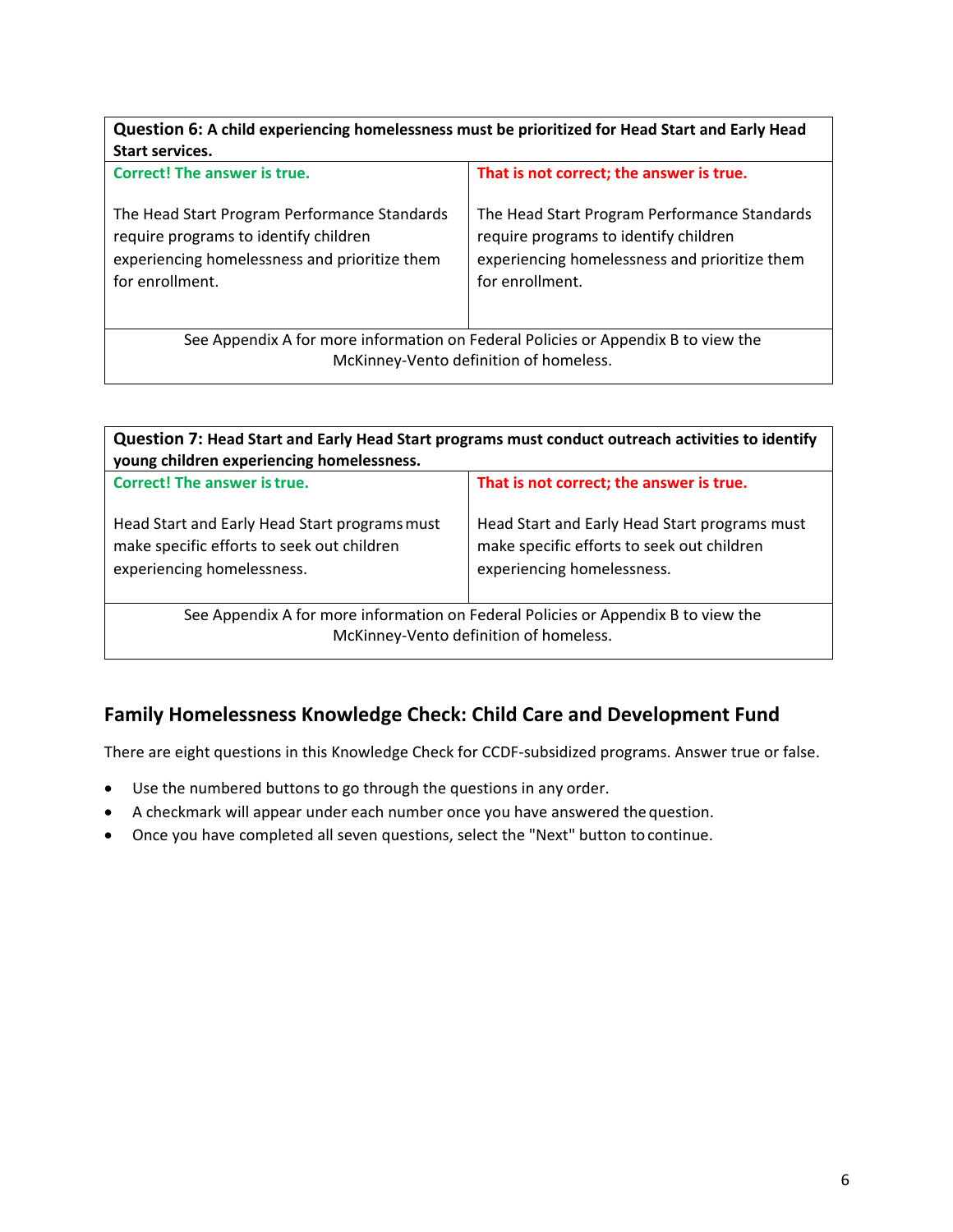| Question 1: Most families with children who are experiencing homelessness live in shelters.                                                                                                                                                                                                                                                   |                                                                                                                                                                                                                                                                                                                                               |
|-----------------------------------------------------------------------------------------------------------------------------------------------------------------------------------------------------------------------------------------------------------------------------------------------------------------------------------------------|-----------------------------------------------------------------------------------------------------------------------------------------------------------------------------------------------------------------------------------------------------------------------------------------------------------------------------------------------|
| That is not correct; the answer is false.                                                                                                                                                                                                                                                                                                     | <b>Correct! The answer is false.</b>                                                                                                                                                                                                                                                                                                          |
| Most families with children who are experiencing<br>homelessness do not live in shelters. In fact, the<br>majority of children who are identified by early<br>childhood and school-age child care programs as<br>experiencing homelessness temporarily stay in<br>motels or with others because they have<br>nowhere else to go. <sup>7</sup> | Most families with children who are experiencing<br>homelessness do not live in shelters. In fact, the<br>majority of children who are identified by early<br>childhood and school-age child care programs as<br>experiencing homelessness temporarily stay in<br>motels or with others because they have<br>nowhere else to go. <sup>7</sup> |
| See Appendix C for reference citations.                                                                                                                                                                                                                                                                                                       |                                                                                                                                                                                                                                                                                                                                               |

| Question 2: There is a time limit on how long a child may be considered homeless.                                                                                                                                                                                                                           |                                                                                                                                                                                                                                                                                                             |
|-------------------------------------------------------------------------------------------------------------------------------------------------------------------------------------------------------------------------------------------------------------------------------------------------------------|-------------------------------------------------------------------------------------------------------------------------------------------------------------------------------------------------------------------------------------------------------------------------------------------------------------|
| <b>Correct! The answer is false.</b>                                                                                                                                                                                                                                                                        | That is not correct; the answer is false.                                                                                                                                                                                                                                                                   |
| A child is considered homeless for as long as his<br>or her family's circumstances meet the federal<br>definition of homeless that is used to determine<br>eligibility. Federal regulations require CCDF Lead<br>Agencies to adopt the McKinney-Vento Act's<br>definition of "homeless children and youth." | A child is considered homeless for as long as his<br>or her family's circumstances meet the federal<br>definition of homeless that is used to determine<br>eligibility. Federal regulations require CCDF Lead<br>Agencies to adopt the McKinney-Vento Act's<br>definition of "homeless children and youth." |
| See Appendix A for more information on Federal Policies or Appendix B to view the<br>McKinney-Vento definition of homeless.                                                                                                                                                                                 |                                                                                                                                                                                                                                                                                                             |
|                                                                                                                                                                                                                                                                                                             |                                                                                                                                                                                                                                                                                                             |

| Question 3: A family with two very young children who are staying with other people because they<br>have lost their housing would not be considered homeless.                                                                                                                                                                          |                                                                                                                                                                                                                                                                                                                                       |  |
|----------------------------------------------------------------------------------------------------------------------------------------------------------------------------------------------------------------------------------------------------------------------------------------------------------------------------------------|---------------------------------------------------------------------------------------------------------------------------------------------------------------------------------------------------------------------------------------------------------------------------------------------------------------------------------------|--|
| <b>Correct! The answer is false.</b>                                                                                                                                                                                                                                                                                                   | That is not correct; the answer is false.                                                                                                                                                                                                                                                                                             |  |
| Families who stay temporarily with others due to<br>loss of housing, economic hardship, or a similar<br>reason are considered homeless under the<br>McKinney-Vento Act's definition of "homeless"<br>children and youth" used by early childhood and<br>school-age child care programs that receive<br>funding through CCDF subsidies. | Families who stay temporarily with others due to<br>loss of housing, economic hardship, or a similar<br>reason are considered homeless under the<br>McKinney-Vento Act's definition of "homeless<br>children and youth" used by early childhood and<br>school-age child care programs that receive<br>funding through CCDF subsidies. |  |
| See Appendix A for more information on Federal Policies or Appendix B to view the                                                                                                                                                                                                                                                      |                                                                                                                                                                                                                                                                                                                                       |  |
| McKinney-Vento definition of homeless.                                                                                                                                                                                                                                                                                                 |                                                                                                                                                                                                                                                                                                                                       |  |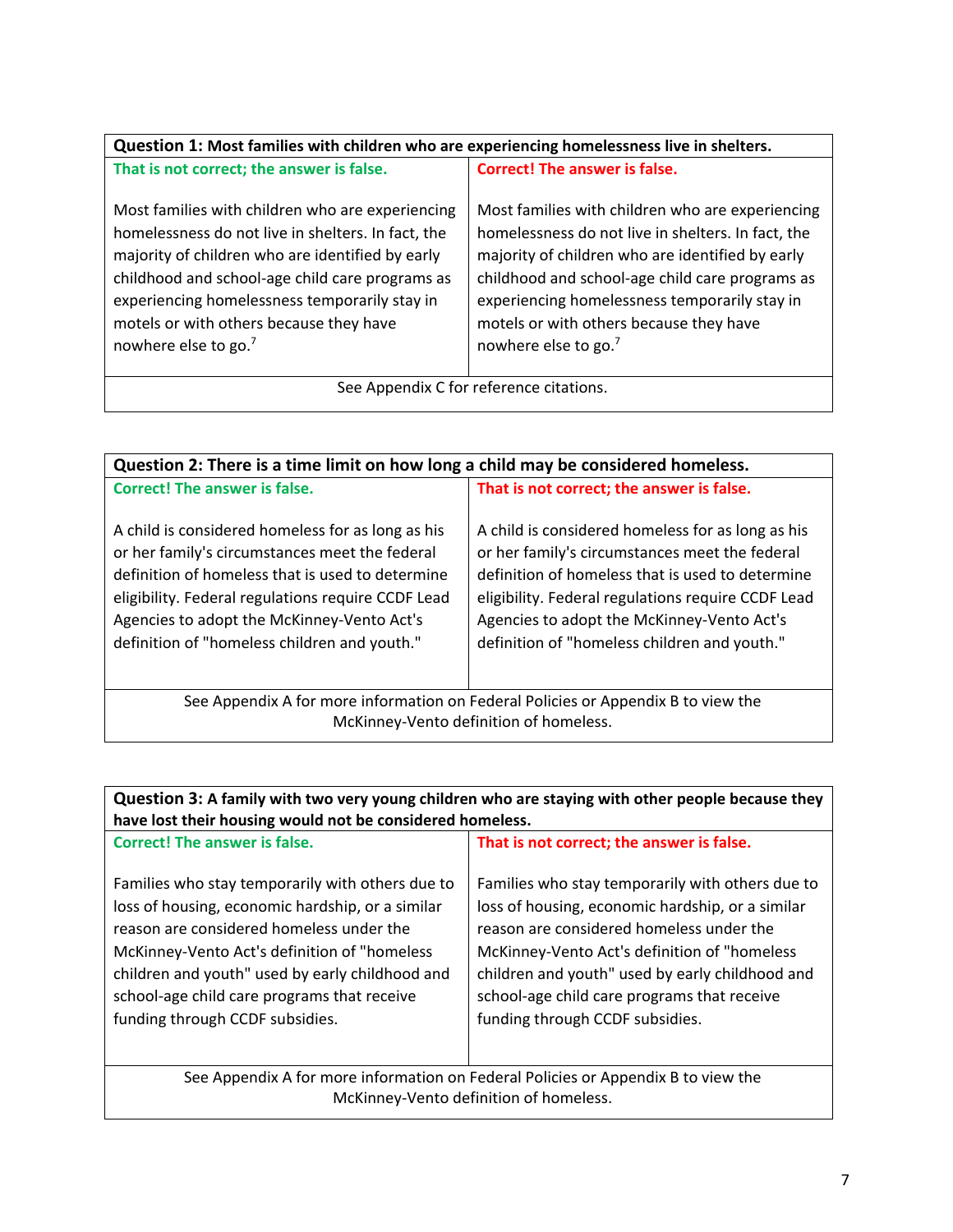| Question 4: It helps children's learning and development when they move frequently and<br>experience many different programs.                                                   |                                                                                                                                                                                 |
|---------------------------------------------------------------------------------------------------------------------------------------------------------------------------------|---------------------------------------------------------------------------------------------------------------------------------------------------------------------------------|
| Correct! The answer is false.                                                                                                                                                   | That is not correct; the answer is false.                                                                                                                                       |
| Moving frequently between programs may<br>disrupt the continuity of relationships and<br>learning experiences that young children need for<br>optimal development. <sup>8</sup> | Moving frequently between programs may<br>disrupt the continuity of relationships and<br>learning experiences that young children need for<br>optimal development. <sup>8</sup> |
| See Appendix C for reference citations.                                                                                                                                         |                                                                                                                                                                                 |

| Question 5: CCDF Lead Agencies must prioritize children experiencing homelessness for child care<br>services.                                                                                                                                                                                                                                                                                                                                                                                       |                                                                                                                                                                                                                                                                                                                                                                                                                                                                                                     |  |
|-----------------------------------------------------------------------------------------------------------------------------------------------------------------------------------------------------------------------------------------------------------------------------------------------------------------------------------------------------------------------------------------------------------------------------------------------------------------------------------------------------|-----------------------------------------------------------------------------------------------------------------------------------------------------------------------------------------------------------------------------------------------------------------------------------------------------------------------------------------------------------------------------------------------------------------------------------------------------------------------------------------------------|--|
| <b>Correct! The answer is true.</b>                                                                                                                                                                                                                                                                                                                                                                                                                                                                 | That is not correct; the answer is true.                                                                                                                                                                                                                                                                                                                                                                                                                                                            |  |
| CCDF regulations require that Lead Agencies give<br>priority for services to children who are<br>experiencing homelessness. It is up to Lead<br>Agencies to determine how to prioritize these<br>services to children. Some states have placed<br>children experiencing homelessness higher on<br>waiting lists for services, waived co-payments for<br>families, or provided such financial supports as<br>exempting the housing assistance for these<br>families from their income determination. | CCDF regulations require that Lead Agencies give<br>priority for services to children who are<br>experiencing homelessness. It is up to Lead<br>Agencies to determine how to prioritize these<br>services to children. Some states have placed<br>children experiencing homelessness higher on<br>waiting lists for services, waived co-payments for<br>families, or provided such financial supports as<br>exempting the housing assistance for these<br>families from their income determination. |  |
| See Appendix A for more information on Federal Policies or Appendix B to view the<br>McKinney-Vento definition of homeless.                                                                                                                                                                                                                                                                                                                                                                         |                                                                                                                                                                                                                                                                                                                                                                                                                                                                                                     |  |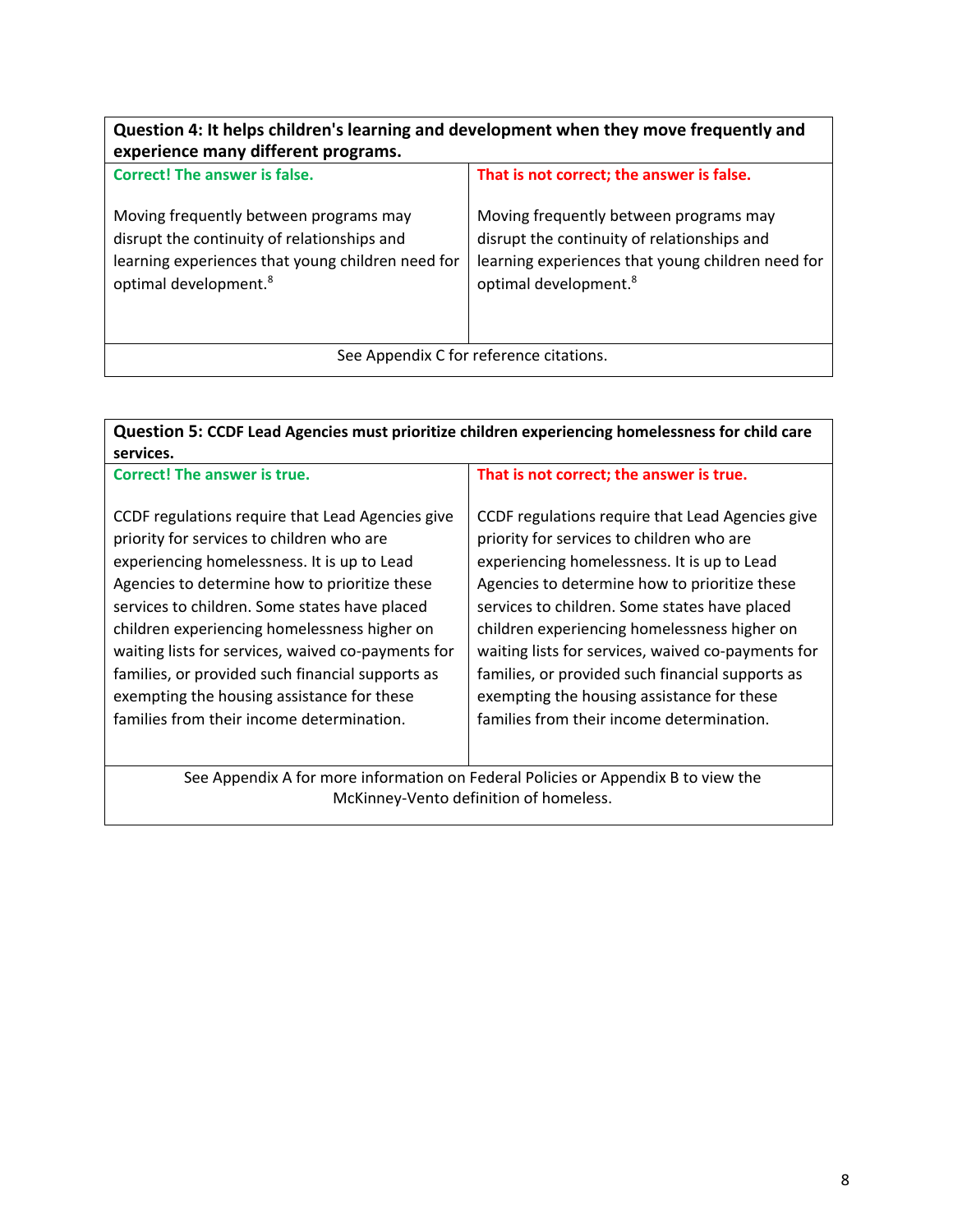| Question 6: Families experiencing homelessness must provide immunization and other required |
|---------------------------------------------------------------------------------------------|
| health and safety documents before enrolling their child.                                   |

| <b>Correct! The answer is false.</b>                                                                                                                                                                                                                                                                                                                                                  | That is not correct; the answer is false.                                                                                                                                                                                                                                                                                                                                             |
|---------------------------------------------------------------------------------------------------------------------------------------------------------------------------------------------------------------------------------------------------------------------------------------------------------------------------------------------------------------------------------------|---------------------------------------------------------------------------------------------------------------------------------------------------------------------------------------------------------------------------------------------------------------------------------------------------------------------------------------------------------------------------------------|
| CCDF Lead Agencies-in consultation with the<br>state, territory, or tribal health agency-are<br>required to establish a grace period for families<br>experiencing homelessness to comply with<br>immunization and other health and safety<br>requirements. After an initial eligibility<br>determination, programs that receive CCDF<br>funding must honor the grace period and allow | CCDF Lead Agencies-in consultation with the<br>state, territory, or tribal health agency-are<br>required to establish a grace period for families<br>experiencing homelessness to comply with<br>immunization and other health and safety<br>requirements. After an initial eligibility<br>determination, programs that receive CCDF<br>funding must honor the grace period and allow |
| the children to receive services while families are                                                                                                                                                                                                                                                                                                                                   | the children to receive services while families are                                                                                                                                                                                                                                                                                                                                   |
| obtaining required documents.                                                                                                                                                                                                                                                                                                                                                         | obtaining required documents.                                                                                                                                                                                                                                                                                                                                                         |

| Question 7: Specific outreach to families and children experiencing homelessness is outside the |                                                |  |  |  |
|-------------------------------------------------------------------------------------------------|------------------------------------------------|--|--|--|
| scope of responsibility for CCDF Lead Agencies.                                                 |                                                |  |  |  |
| <b>Correct! The answer is false.</b>                                                            | That is not correct; the answer is false.      |  |  |  |
| CCDF Lead Agencies must use funds for specific                                                  | CCDF Lead Agencies must use funds for specific |  |  |  |

| CCDI Leau Agencies must use funus for specific    | CCDI Lega Agencies must use funus for specific    |
|---------------------------------------------------|---------------------------------------------------|
| outreach to families experiencing homelessness.   | outreach to families experiencing homelessness.   |
| Outreach may include activities such as assigning | Outreach may include activities such as assigning |
| staff to take applications and distribute         | staff to take applications and distribute         |
| information at homeless shelters.                 | information at homeless shelters.                 |
|                                                   |                                                   |

| Question 8: The CCDF Lead Agency must make provisions for training and technical assistance<br>(T/TA) related to children experiencing homelessness and their families.                                                                                                           |                                                                                                                                                                                                                                                                                   |  |  |
|-----------------------------------------------------------------------------------------------------------------------------------------------------------------------------------------------------------------------------------------------------------------------------------|-----------------------------------------------------------------------------------------------------------------------------------------------------------------------------------------------------------------------------------------------------------------------------------|--|--|
| <b>Correct! The answer is true.</b>                                                                                                                                                                                                                                               | That is not correct; the answer is true.                                                                                                                                                                                                                                          |  |  |
| CCDF regulations require Lead Agencies to<br>provide T/TA for providers and appropriate Lead<br>Agency staff about identifying and serving<br>children experiencing homelessness and their<br>families. Staff should check with their CCDF Lead<br>Agency for T/TA opportunities. | CCDF regulations require Lead Agencies to<br>provide T/TA for providers and appropriate Lead<br>Agency staff about identifying and serving<br>children experiencing homelessness and their<br>families. Staff should check with their CCDF Lead<br>Agency for T/TA opportunities. |  |  |

See Appendix A for more information on Federal Policies or Appendix B to view the McKinney-Vento definition of homeless.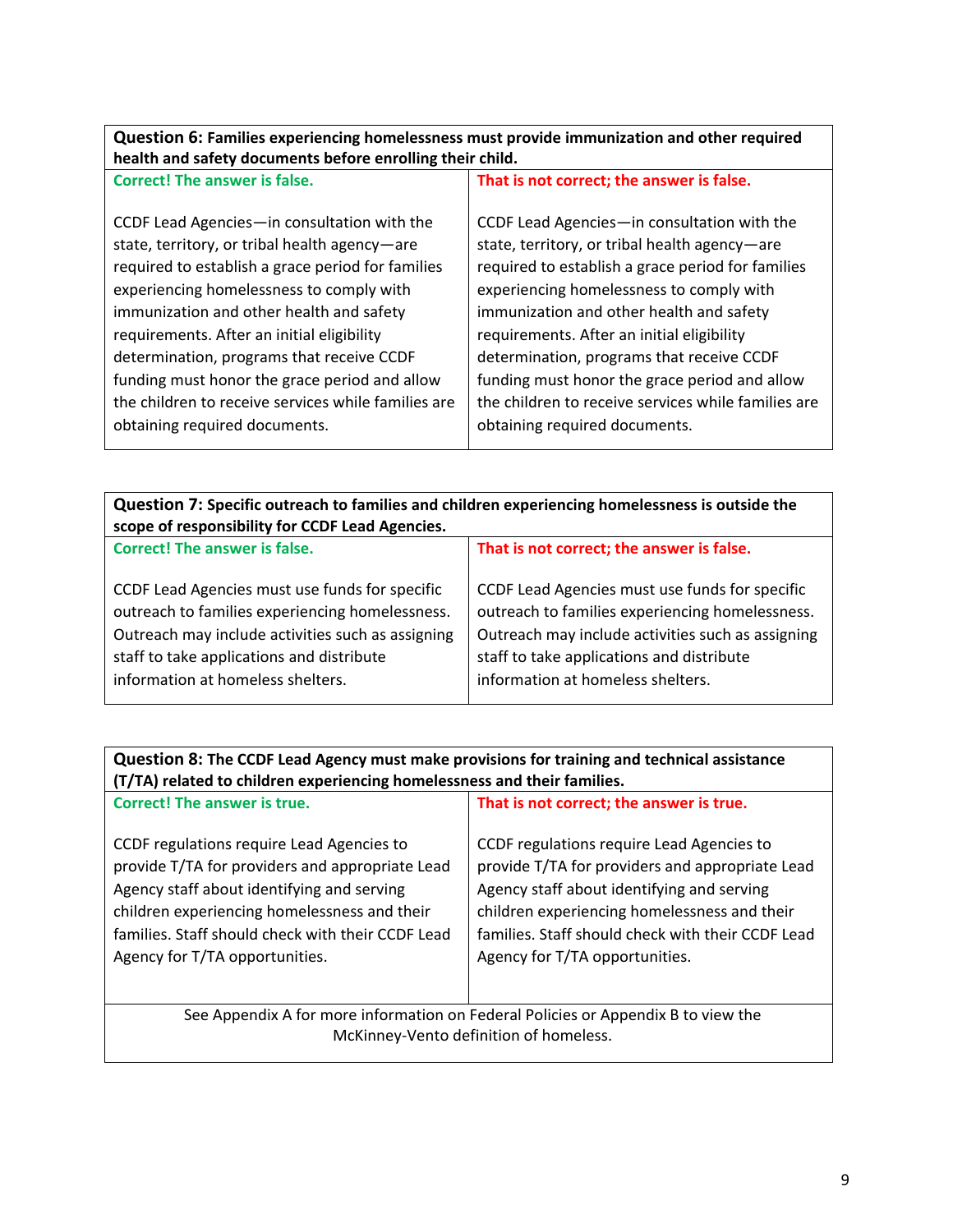## **Completion Status**

To complete Module 1, review all sections listed below. If a section is not checked, use the Menu tab to return to that section.

- $\checkmark$  Family Homelessness Overview
- $\checkmark$  Knowledge Check: Head Start and Early Head Start or Child Care and Development Fund

Once all sections are checked, select the "Next" button to continue to your Certificate of Completion.

### **Certificate of Completion**

Congratulations! You have completed Module 1: Overview of Family Homelessness.

To access your certificate, select the "Open Your Certificate" button. A PDF document will open in a separate tab. Enter your name and the date on the certificate. Print or save the certificate to your computer.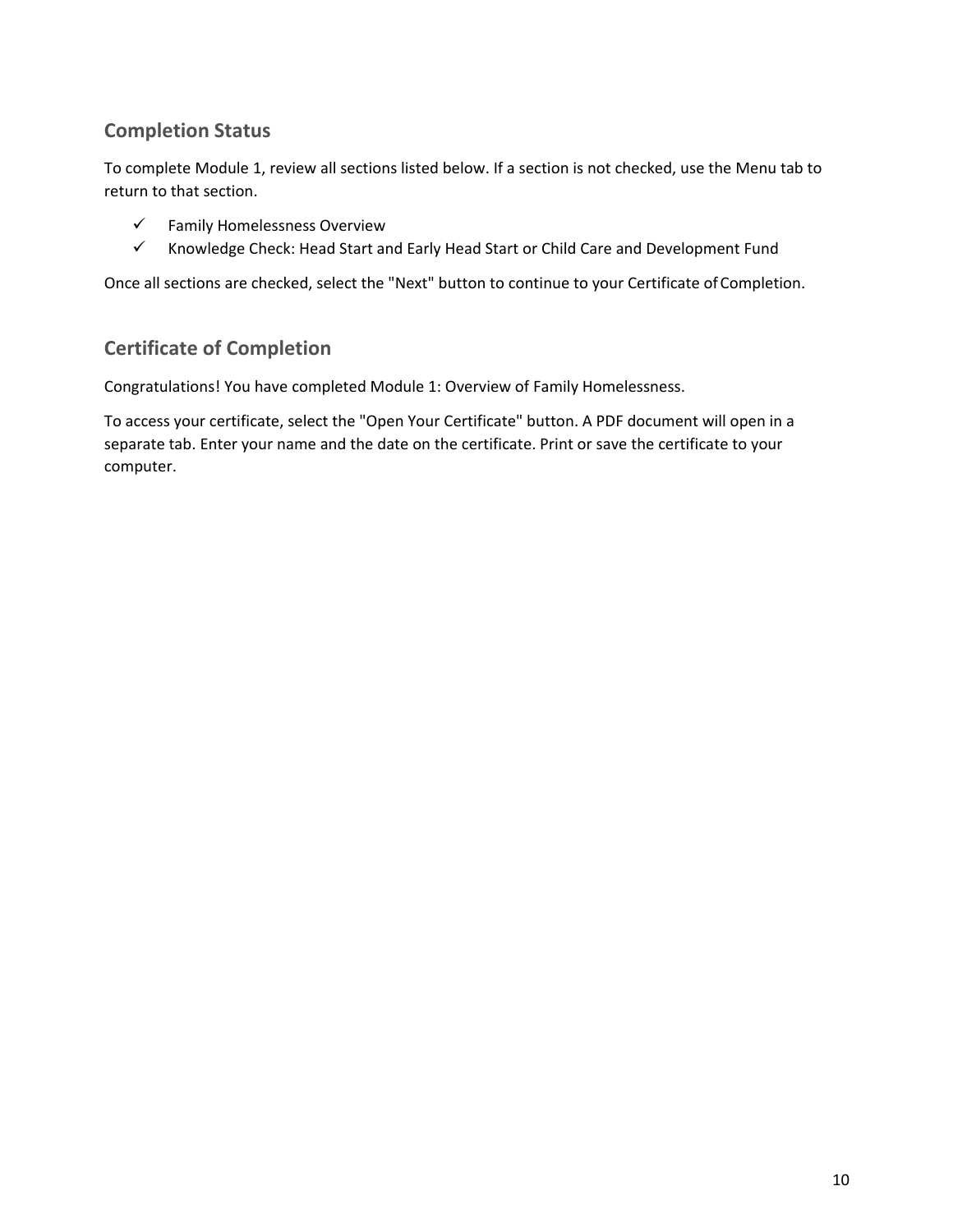# **Appendix A: Federal Legislation and Regulations Related to Family Homelessness**

|                                                  | <b>Federal Legislation and Regulations Related to Family Homelessness</b> |  |  |
|--------------------------------------------------|---------------------------------------------------------------------------|--|--|
| <b>McKinney-Vento Definition of Homeless</b>     | https://nche.ed.gov/mckinney-vento-definition/                            |  |  |
| Subtitle VII-B of the McKinney-Vento Homeless    |                                                                           |  |  |
| <b>Assistance Act</b>                            |                                                                           |  |  |
| <b>Child Care and Development Fund</b>           | https://www.acf.hhs.gov/occ/ccdf-reauthorization                          |  |  |
| <b>Reauthorization</b>                           |                                                                           |  |  |
| McKinney-Vento Law Into Practice Brief Series    | https://nche.ed.gov/wp-                                                   |  |  |
| Supporting Homeless Children and Youth with      | content/uploads/2018/10/idea.pdf                                          |  |  |
| Disabilities: Legislative Provisions in the      |                                                                           |  |  |
| McKinney-Vento Act and the Individuals with      |                                                                           |  |  |
| <b>Disabilities Education Act</b>                |                                                                           |  |  |
| <b>Head Start Program Performance Standards</b>  | https://eclkc.ohs.acf.hhs.gov/policy/45-cfr-chap-xiii                     |  |  |
| Program Operations, 45 CFR § 1302                |                                                                           |  |  |
| Eligibility, Recruitment, Selection, Enrollment, | https://eclkc.ohs.acf.hhs.gov/policy/45-cfr-chap-xiii/1302-               |  |  |
| and Attendance, 45 CFR § 1302(A)                 | subpart-eligibility-recruitment-selection-enrollment-                     |  |  |
|                                                  | attendance                                                                |  |  |
| Determining community strengths, needs, and      | https://eclkc.ohs.acf.hhs.gov/policy/45-cfr-chap-xiii/1302-               |  |  |
| resources, 45 CFR § 1302.11                      | 11-determining-community-strengths-needs-resources                        |  |  |
|                                                  |                                                                           |  |  |
| Determining, verifying, and documenting          | https://eclkc.ohs.acf.hhs.gov/policy/45-cfr-chap-xiii/1302-               |  |  |
| eligibility, 45 CFR § 1302.12                    | 12-determining-verifying-documenting-eligibility                          |  |  |
| Recruitment of children, 45 CFR § 1302.13        | https://eclkc.ohs.acf.hhs.gov/policy/45-cfr-chap-xiii/1302-               |  |  |
|                                                  | 13-recruitment-children                                                   |  |  |
| Selection process, 45 CFR § 1302.14              | https://eclkc.ohs.acf.hhs.gov/policy/45-cfr-chap-xiii/1302-               |  |  |
|                                                  | 14-selection-process                                                      |  |  |
| Enrollment, 45 CFR § 1302.15                     | https://eclkc.ohs.acf.hhs.gov/policy/45-cfr-chap-xiii/1302-               |  |  |
|                                                  | 15-enrollment                                                             |  |  |
| Attendance, 45 CFR § 1302.16                     | https://eclkc.ohs.acf.hhs.gov/policy/45-cfr-chap-xiii/1302-               |  |  |
|                                                  | 16-attendance                                                             |  |  |
| <b>Family and Community Engagement Program</b>   | https://eclkc.ohs.acf.hhs.gov/policy/45-cfr-chap-xiii/1302-               |  |  |
| Services, 45 CFR § 1302(E)                       | subpart-e-family-community-engagement-program-                            |  |  |
|                                                  | services                                                                  |  |  |
| <b>Community partnerships and</b>                | https://eclkc.ohs.acf.hhs.gov/policy/45-cfr-chap-xiii/1302-               |  |  |
| coordination with other early                    | 53-community-partnerships-coordination-other-early-                       |  |  |
| childhood and education                          | childhood-education                                                       |  |  |
| programs, 45 CFR § 1302.53                       |                                                                           |  |  |
| Transition Services, 45 CFR § 1302 (G)           |                                                                           |  |  |
| Transitions between programs, 45 CFR §           | https://eclkc.ohs.acf.hhs.gov/policy/45-cfr-chap-xiii/1302-               |  |  |
| 1302.72 (a)                                      | subpart-g-transition-services                                             |  |  |
| Definitions, 45 CFR § 1305                       |                                                                           |  |  |
| Terms, 45 CFR § 1305.2                           | https://eclkc.ohs.acf.hhs.gov/policy/45-cfr-chap-xiii/1305-               |  |  |
|                                                  | 2-terms                                                                   |  |  |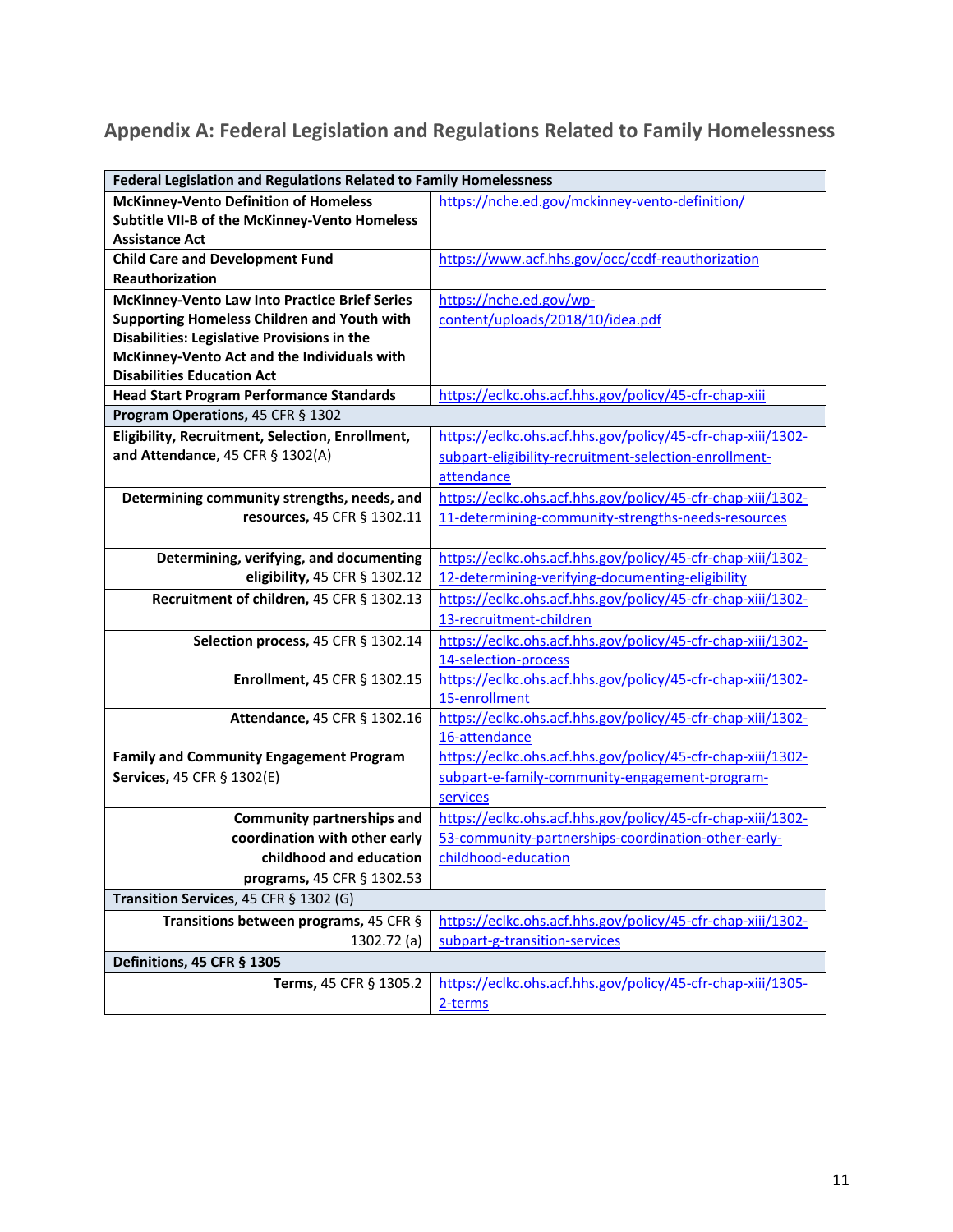### **Appendix B: The McKinney-Vento Definition of Homeless**

#### **The McKinney-Vento Definition of Homeless**

Subtitle VII-B of the McKinney-Vento Homeless Assistance Act (per Title IX, Part A of the Elementary and Secondary Education Act, as amended by the Every Student Succeeds Act) defines homeless as follows:

The term "homeless children and youths"--

- A. means individuals who lack a fixed, regular, and adequate nighttime residence (within the meaning of section 103(a)(1)); and
- B. includes--

(i) children and youths who are sharing the housing of other persons due to loss of housing, economic hardship, or a similar reason; are living in motels, hotels, trailer parks, or camping grounds due to the lack of alternative adequate accommodations; are living in emergency or transitional shelters; or are abandoned in hospitals;\* (ii) children and youths who have a primary nighttime residence that is a public or private place not designed for or ordinarily used as a regular sleeping accommodation for human beings (within the meaning of section 103(a)(2)(C)); (iii) children and youths who are living in cars, parks, public spaces, abandoned buildings, substandard housing, bus or train stations, or similar settings; and (iv) migratory children (as such term is defined in section 1309 of the Elementary and Secondary Education Act of 1965) who qualify as homeless for the purposes of this subtitle because the children are living in circumstances described in clauses (i) through (iii).

\*Per Title IX, Part A of the Every Student Succeeds Act, "awaiting foster care placement" was removed from the definition of homeless on December 10, 2016; the only exception to his removal is that "covered states" have until December 10, 2017 to remove "awaiting foster care placement" from their definition of homeless.

View the full text of the McKinney-Vento Homeless Assistance Act: [https://uscode.house.gov/view.xhtml?path=/prelim@title42/chapter119/subchapter6/partB&edition=p](https://uscode.house.gov/view.xhtml?path=/prelim@title42/chapter119/subchapter6/partB&edition=prelim) [relim](https://uscode.house.gov/view.xhtml?path=/prelim@title42/chapter119/subchapter6/partB&edition=prelim)